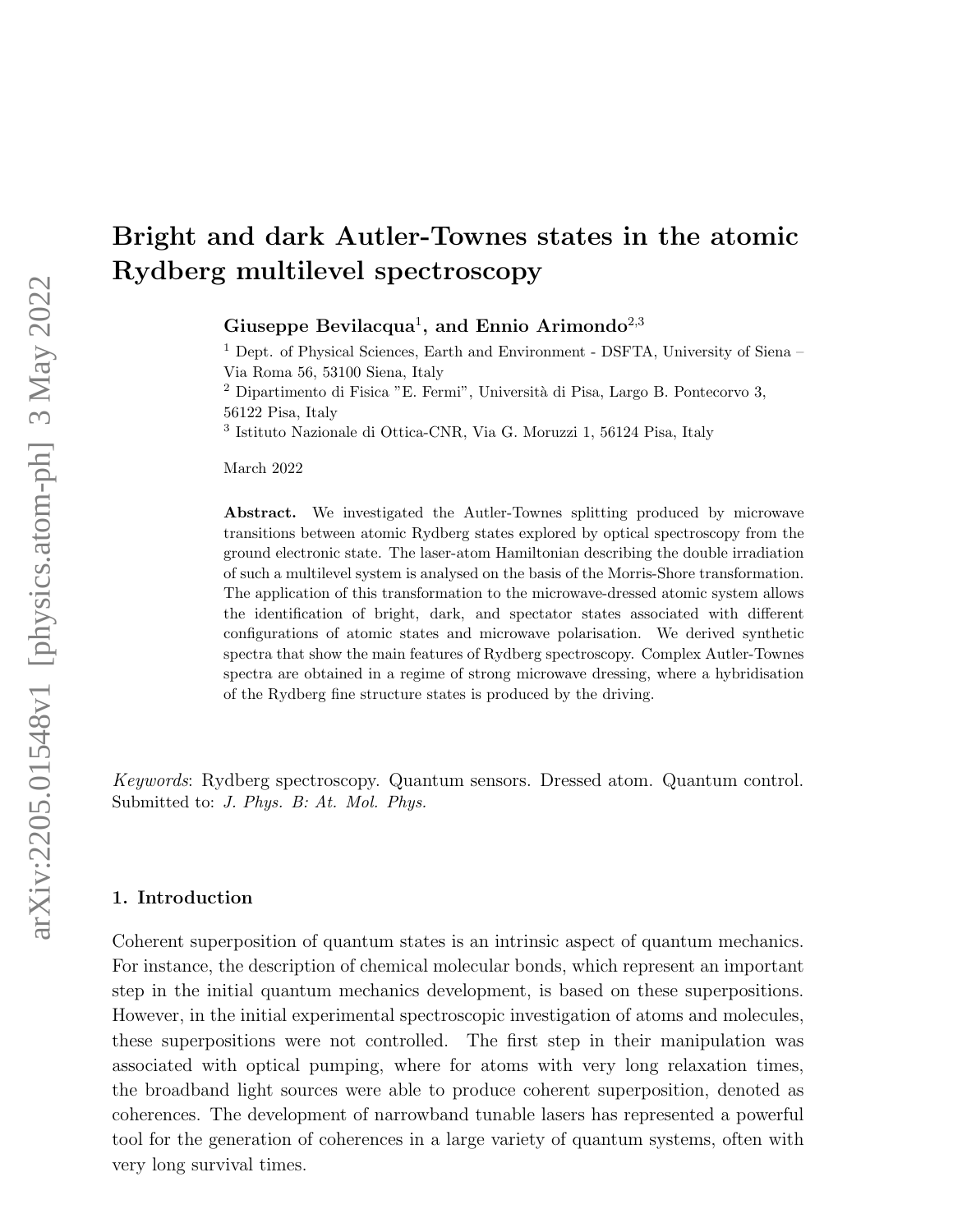Within the construction of quantum mechanics, the coherent superposition presence leads to quantum interference, destructive or constructive. In 1976, quite unexpected and totally independently, interferences appeared in the hands of three different atomic physics researchers. Let us mention that the contribution of Bruce Shore at Lawrence Livermore [\[1\]](#page-14-0) is nicely described in [\[2\]](#page-14-1). While studying the photoionisation of atoms driven by multistep excitation, it turned out that the excitation process was blocked. As demonstrated by Shore, this block is evidence of destructive interference associated with the coherent excitation of the multilevel system. The second observation was made in Pisa in an experiment on sodium atoms excited by a multimode laser [\[3\]](#page-14-2). For the magic resonant condition produced by an inhomogeneous magnetic field, the sodium atoms were pumped into a coherent superposition immune to light excitation. The experimental evidence was a dark spot at a magic point within the spatially distributed sodium fluorescence. The formation of a dark coherent atomic superposition of sodium ground-state eigenstates was macroscopically visible in the laboratory. In parallel with the experimental observation, the observed dark feature was theoretically linked to a coherent superposition of the ground state in a three-level lambda scheme [\[4\]](#page-14-3). Dark state features also appeared in a contemporary theoretical investigation of a three-level cascade system by Whitley and Stroud at Rochester University [\[5\]](#page-14-4). Two years later, in a sodium experiment, the same research group [\[6\]](#page-14-5) monitored the laser frequency control of dark-state preparation. These authors named coherent population trapping the creation of a three-level interfering coherent superposition.

Today, the preparation of dark and bright states has attracted wide interest in quantum control investigations. In parallel, the framework required for the preparation of the dark and bright states is precisely modelled. In 1983, Morris and Shore [\[7\]](#page-14-6) formalised the laser-atom interactions required to prepare bright and dark states, as well as spectator ones in their definition by introducing the so-called Morris-Shore (MS) transformation, which was reviewed in [\[8\]](#page-14-7).

A three-level system presents an interesting independent feature, the Autler-Townes (AT) splitting. When one transition is driven by a intense laser, the second transition spectrum is composed by a resonant doublet with the separation between the two components determined by the laser electric field. This process, well characterised in atomic/molecular and solid state spectroscopy, has received recently a new interest within a different context: the precise determination of a microwave (mw) field amplitude for calibration purposes as in [\[9,](#page-14-8) [10,](#page-14-9) [11,](#page-14-10) [12,](#page-14-11) [13,](#page-14-12) [14,](#page-14-13) [15,](#page-14-14) [16,](#page-14-15) [17,](#page-14-16) [18,](#page-15-0) [19,](#page-15-1) [20,](#page-15-2) [21,](#page-15-3) [22,](#page-15-4) [23\]](#page-15-5). The mw radiation is applied to cold atoms in Rydberg states where the electric dipole moment is very large, such that even a weak mw field produces AT splitting. Most experiments have applied linear polarisation to simplify the atomic description. However, the Rydberg states of interest have a Zeeman structure; therefore, for generic polarisation, a multilevel system is involved in the global AT response.

This work analyses the Rydberg mw AT splitting on the basis of the MS transformation. In a three-level system the states contributing to AT splitting represent the bright states of the absorption spectrum. Both bright and dark states appear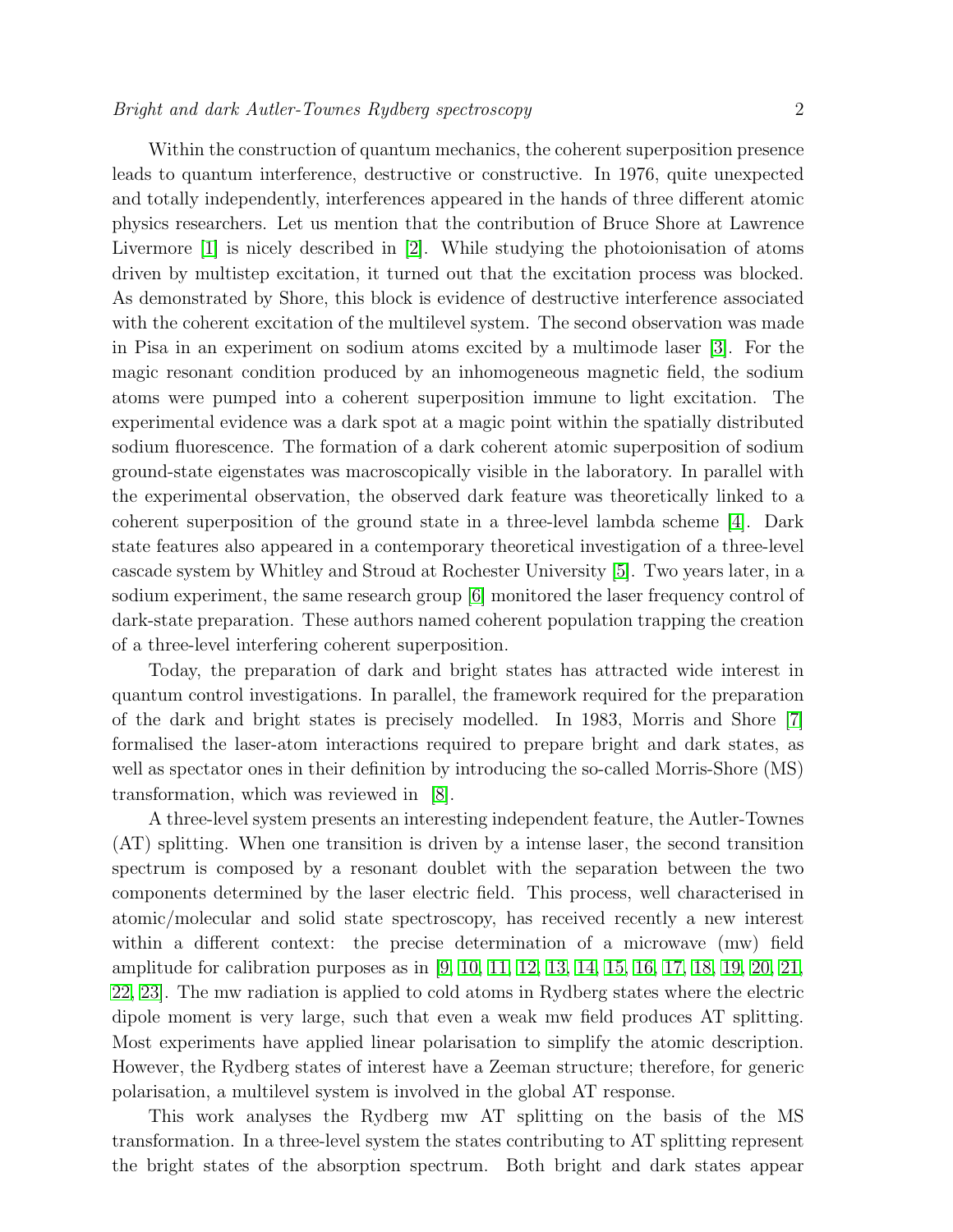within a multilevel Rydberg structure. The MS transformation allowed us to determine the connection between the applied laser/mw geometry and bright/dark AT atomic response. The standard approach for MS transformation is based on the numerical solution of time-dependent equations. In fact, this approach has been used in numerical simulations performed by several authors within the long list of Rydberg references quoted above. Instead, we developed an alternative search tool based on the dressedatom approach [\[24\]](#page-15-6). The Rydberg system of interest is based on a strong mw field driving the Rydberg levels, and a weak optical probe on a transition from the ground state to a Rydberg one. By treating the mw Rydberg excitation using the dressed-atom approach, the dressed eigenstates are composed of bright states when interrogated by optical radiation, and by dark or spectator eigenstates that are not accessible to optical interrogation. The dressed-atom analysis does not include the presence of relaxation processes that introduce a linewidth in the AT spectral features. We derived synthetic spectra showing the positions and relative intensities of bright AT features.

Rydberg states with different Zeeman multiplicities were explored in the experiments quoted above. We focus our attention on the simplest atomic excitation configuration, from the Rydberg  $nS_{1/2}$  state to the  $nP_{1/2}$  and  $nP_{3/2}$  states, with an n Rydberg quantum number in the 60-80 range. The fine structure splitting within the P multiplet is smaller than the mw energy separation between the  $nS$  and  $nP$ states. Two different driving regimes were considered: weak and strong. The weak regime is characterised by a mw driving Rabi frequency smaller than the fine splitting of the  $nP_{1/2,3/2}$  states. Thus, the mw field drives separately the  $nS_{1/2} \rightarrow nP_{1/2}$  or  $nS_{1/2} \rightarrow nP_{3/2}$  transitions of the upper level Rydberg fine structure. Increasing the mw Rabi frequency the strong driving regime is reached, where both transitions are driven simultaneously. Mw Rabi frequencies comparable to the fine structure splitting are easily applied in Rydberg experiments. In this regime a hybridisation is introduced by mw electric field, as mentioned in [\[10\]](#page-14-9). The eigenstates of the atomic structure do not coincide with those of the additional mw-atom interaction Hamiltonian, which cannot be treated as perturbations. We show that this process leads to a non-linear dependence of the AT splitting on mw field, a result very bad for AT-based Rydberg calibration. From the atomic physics point of view, this strong regime is analogous to the break of the LS coupling by a magnetic field the so-called Paschen-Back regime [\[25\]](#page-15-7), or by an electric field, as investigated for Rydberg atoms in [\[26\]](#page-15-8). Such competition between different bases also appears in the creation of a dark state in a three-level  $\Lambda$  scheme and its destruction by an applied magnetic field producing an energy separation of the two lower levels [\[27\]](#page-15-9). In these cases, the atomic basis is broken by a Hamiltonian acting on the same subspace; in our case, the break originates from a Hamiltonian, the mw one, connecting the first structure subspace to a separate subspace.

This work is organised as follows. Section II discusses the basics of the MS transformation. Section III introduces three essential elements of our analysis: the Rydberg atomic structure, dressed-atom description, and Rydberg detection, monitored either on the optical absorption or on the selective electric field ionisation. Section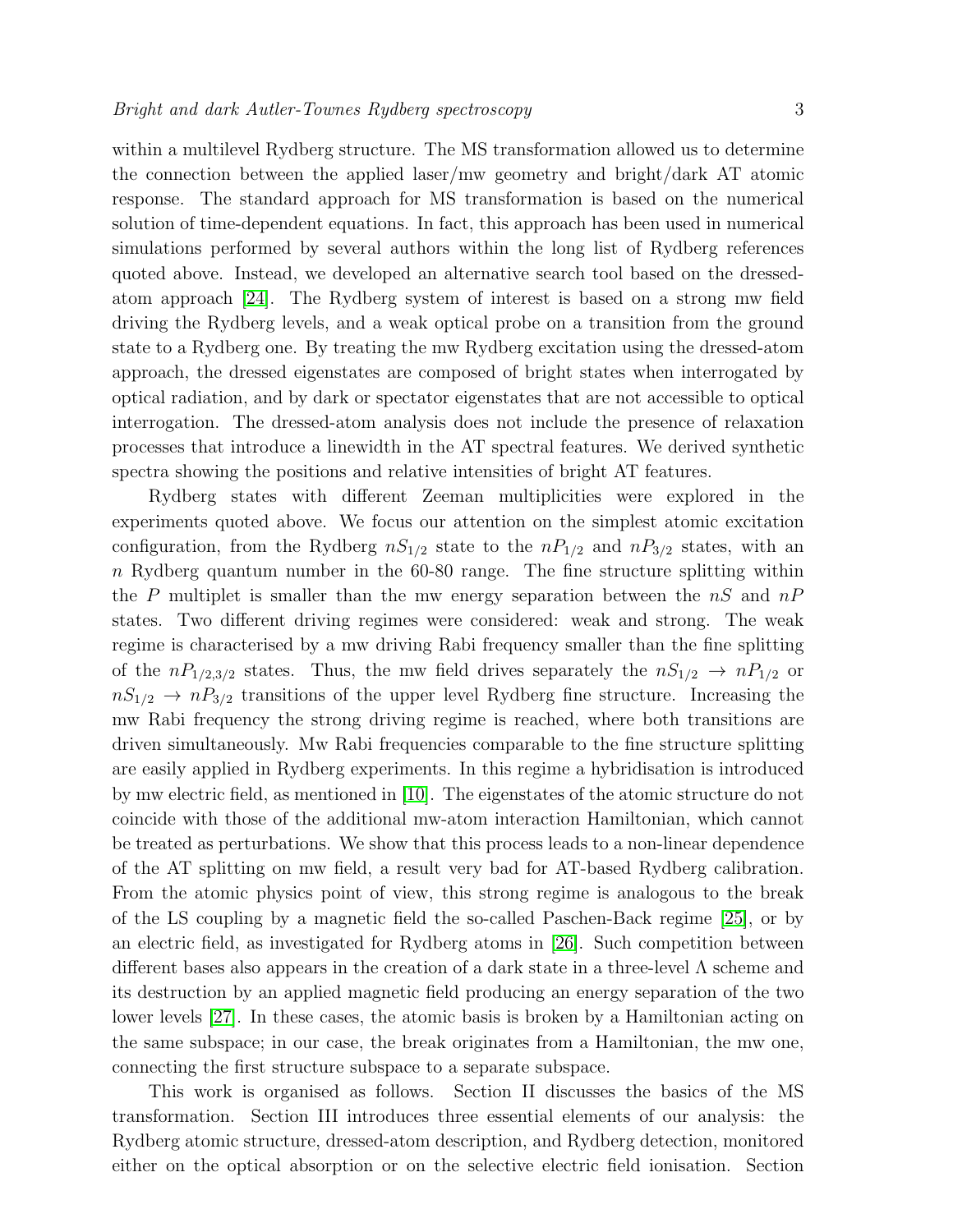IV examines the response of several Rydberg multiple-level systems to resonant mw excitation and reports spectra obtained under different excitation regimes.

#### 2. Morris-Shore transformation

The new features of the three-level and multilevel systems, whose description is more complex than that of a spin  $1/2$  system, stimulated the search for a natural basis, that is, a basis where the theoretical description is simplified. Important contributions to this topic have been presented in [\[28,](#page-15-10) [29,](#page-15-11) [30\]](#page-15-12). In this direction, the existence of dark and bright states for a system with multilevel coupling has been formalised by Morris-Shore decomposition, an example of singular-value decomposition, as stated in [\[8\]](#page-14-7). This transformation is applied to a system composed of two sets of degenerate states,  $q$  ground and e excited, where by suitable partitioning and ordering of the quantum states, the Hamiltonian has the following structure:

<span id="page-3-0"></span>
$$
\mathbf{H} = \begin{pmatrix} \omega_g I_g & V \\ V^\dagger & \omega_e I_e \end{pmatrix} . \tag{1}
$$

Here  $I_g$  and  $I_e$  are the square unitary matrices of dimensions  $N_g$  and  $N_e$ , respectively, with  $N = N_e + N_g$ . *V* is a rectangular matrix, of dimensions  $N_g \times N_e$ , and  $V^{\dagger}$  is its Hermitian conjugate of dimensions  $N_e \times N_q$ . The g states are degenerate with energies  $\omega_q$ , and also the e states with  $\omega_e$  energies, at  $\hbar = 1$ . The transitions are not allowed within these sets of states. The MS transformation replaces the N-linked states with a set of  $N_c$  independent two-state bright (coupled) systems. The remaining uncoupled states,  $N_U$  in number, are unpaired and unaffected by the V and  $V^{\dagger}$  interactions. Their number is given by

$$
N_U = |N_g - N_e|.\tag{2}
$$

If the uncoupled components are in the  $q$  set, that is, they are not linked to excited states, they are dark states. If the components of the unpaired state are in the e set, they are denoted as spectator states by Morris and Shore. A generalisation of this transformation to the case where the blocks of the ground or excited levels are not degenerate was presented in a recent publication [\[31\]](#page-15-13).

### 3. Level scheme, dressed atom and Rydberg detection

The atomic-level scheme, presented in Fig. [1\(](#page-5-0)a), starts with atoms at the  $5S_{1/2}$  ground level, as in the  ${}^{87}$ Rb experiments of Ref. [\[12\]](#page-14-11). The atoms were excited by an optical two-photon transition to the  $nS_{1/2}$  Rydberg level, with  $n = 68$  in that experiment. This optical transition is characterised by  $\delta_{\text{opt}}$  two-photon detuning and the  $\Omega_{\text{opt}}$  effective Rabi frequency. The Rydberg excited atoms are transferred by mw radiation to a level close in energy; for instance,  $nP_{1/2}$  or  $nP_{3/2}$ , again  $n = 68$ . The mw transition is characterised by the  $\delta_{mw}$  detuning and the electric field applied along the different spatial axes. The optical excitation is treated theoretically as a weak perturbation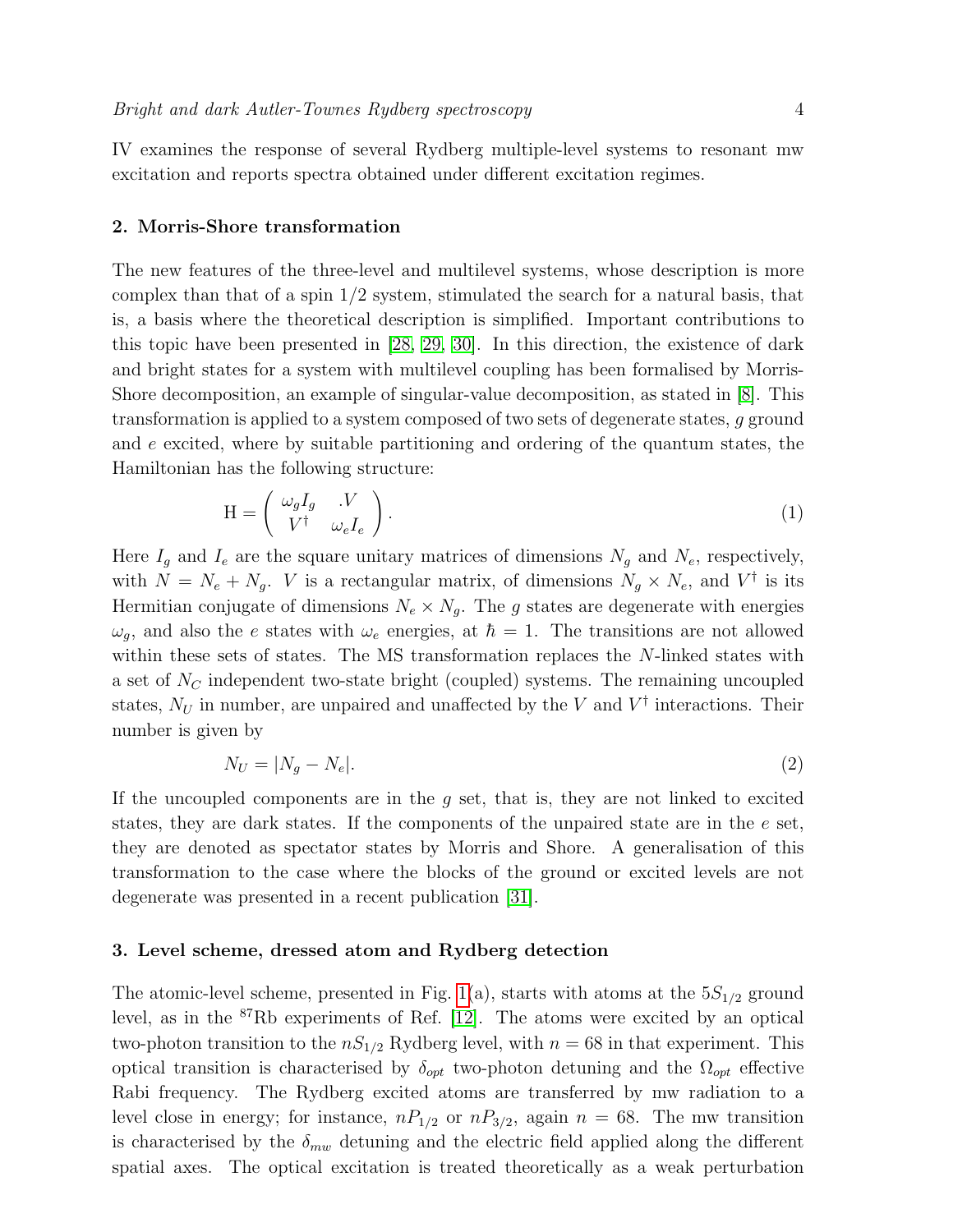compared to the strong mw field interaction. In the AT experiments conducted in Refs. [\[9,](#page-14-8) [10,](#page-14-9) [11,](#page-14-10) [12,](#page-14-11) [13,](#page-14-12) [14,](#page-14-13) [15,](#page-14-14) [16,](#page-14-15) [17,](#page-14-16) [18,](#page-15-0) [19,](#page-15-1) [20,](#page-15-2) [21,](#page-15-3) [22,](#page-15-4) [23\]](#page-15-5) the detection of Rydberg atoms by electromagnetically induced transparency (EIT) optical spectroscopy or selective electric field ionisation allows the experimentalists to probe the frequency and amplitude of the mw driving radiation. The mw field amplitude is derived from the AT modification of the Rydberg excitation. Different atomic schemes with alternative initial and final states are equivalent to the present scheme.

For a simple three-level AT analysis, we consider a mw z-axis polarisation, combined with the initial atomic occupation of the ground  $|5S_{1/2}, m_J = -1/2\rangle$  state. After optical two-photon excitation to the  $|nS_{1/2}, m_J = -1/2\rangle$  state, the atoms are transferred by mw radiation to the  $|nP_{1/2}, m_J = -1/2\rangle$  state, as denoted by blue and red arrows in Fig. [1\(](#page-5-0)b). Following the dressed-atom AT treatment described in Ref. [\[24\]](#page-15-6), the quantised mw field can be described by its  $N$  photon number. The dressed states  $|nS_{1/2}, m_J = -1/2; N+1\rangle$  and  $|nP_{1/2}, m_J = -1/2; N\rangle$  are nearly resonant and coupled by the  $\Omega_z$  mw Rabi frequency. At the  $\delta_{mw} = 0$  resonance, they are degenerate. Their mw coupling determines the dressed eigenstate  $|1(N)\rangle$  and  $|2(N)\rangle$  linear combinations of the nearly resonant states [\[24\]](#page-15-6). Because both the  $|1(N)\rangle$  and  $|2(N)\rangle$  dressed states contain an admixture of the  $nS_{1/2}$  state, the optical absorption from the ground  $5S_{1/2}$ level is composed by the AT doublet. The two AT absorption lines are separated in frequency by the  $\sqrt{\delta_{mw}^2 + \Omega_z^2}$  splitting of dressed states. From the viewpoint of the dark/bright states, for this  $\pi$  polarised mw radiation, all dressed states interact with the optical radiation and therefore are bright states. For such  $z$ -axis polarisation the ground  $m<sub>J</sub> = 1/2$  state has an identical AT response.

Fig. 1(c) presents a different mw driving configuration based on two orthogonal mw polarisations exciting the Rydberg  $|nS_{1/2}, m_J = -1/2\rangle$  initial state to both  $|nP_{1/2}, m_J =$  $\pm 1/2$  Zeeman states. We may apply to this system, the MS transformation, or the equivalent transformation to a "natural" basis composed by a "coupled" linear combination of  $|nP_{1/2}, m_J = -1/2\rangle$  and  $|nP_{1/2}, m_J = 1/2\rangle$  eigenstates and their orthogonal "uncoupled" combination. Those transformations reduce the Rydberg system to two bright states and one spectator state (dark-excited state). Even in this case the AT spectrum is composed by a doublet.

In most experimental investigations, mw absorption is detected by the modification of the optical EIT produced by mw driving. The EIT signal may be derived from atomic susceptibility, as in Ref. [\[13\]](#page-14-12). We do not investigate this detection, which requires a numerical solution of the density matrix equations. Instead, we focus on detection by optical absorption or by the ionisation of the Rydberg final states, as derived from the dressed-atom approach. The mw-dressed state admixtures contain both  $|nS\rangle$  and  $|nP\rangle$ states. The nS admixture determines the strength of the optical excitation from the ground state and reproduces the spectral features of the absorption spectrum. The Rydberg selective ionisation monitors the  $nP$  admixture of each dressed state The relative strength of each resonance in the spectrum of the detected ions is derived from the product of the  $nS$  admixture, determining the absorption strength, and the  $nP$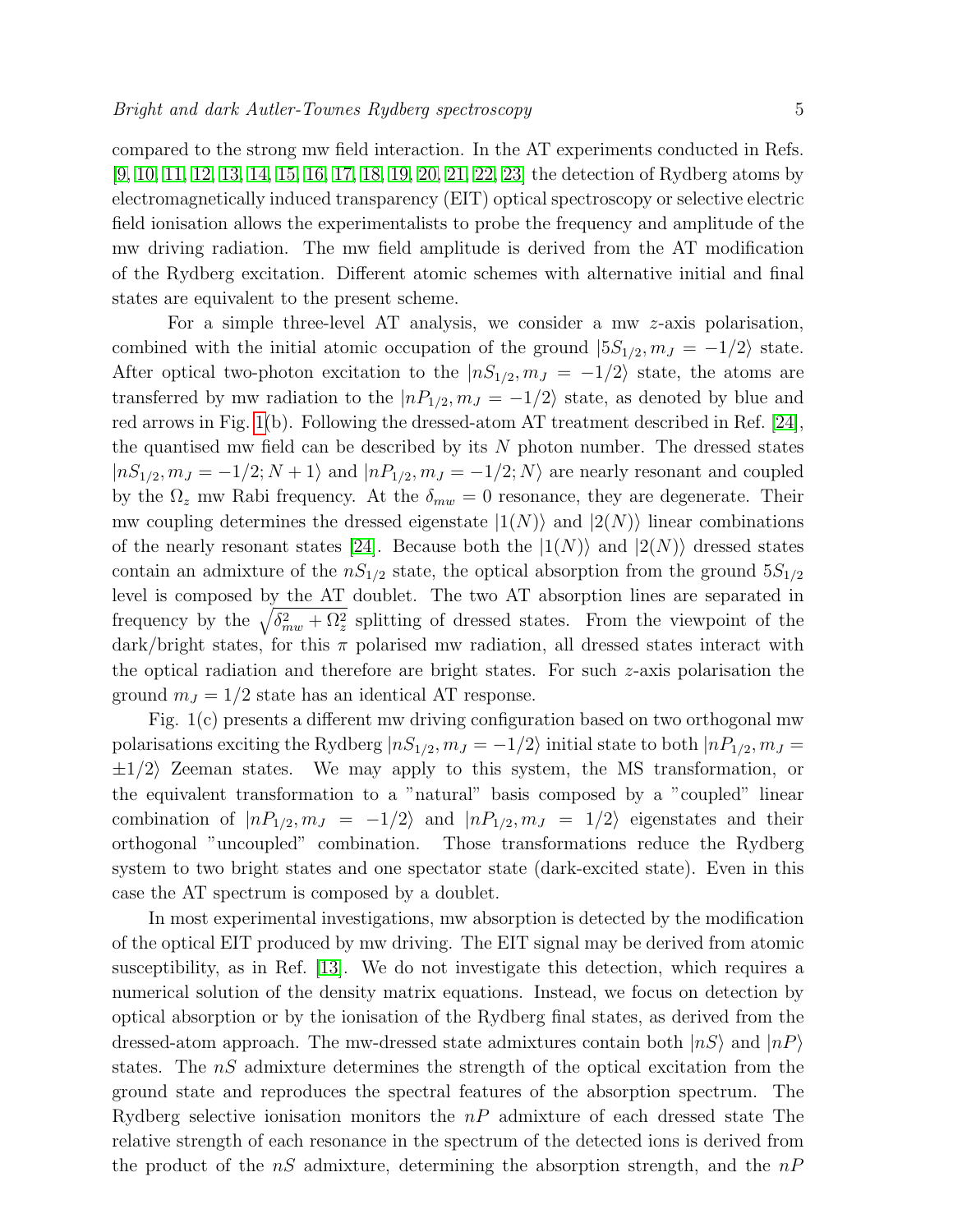

<span id="page-5-0"></span>**Figure 1.** In (a) Schematic diagram of the  ${}^{87}$ Rb  $5S_{1/2}$  ground level and the Rydberg  $nS$  and  $nP$  excited ones, with all their Zeeman structures. The Zeeman states are aligned vertically for a given  $m<sub>J</sub>$  quantum number The thin blue vertical line denotes the two-photon excitation of the  $nS_{1/2}$  Rydberg level by a weak  $\pi$  polarised radiation with  $\Omega_{opt}$  Rabi frequency. The thick red lines connecting the Rydberg states represent the strong  $\pi$  polarized mw excitation. Mw excitation of both  $nP_{1/2}$  or  $nP_{3/2}$  states should be considered for mw Rabi frequencies comparable to the P state fine structure splitting. In (b) a three level scheme is obtained by a selective optical excitation and z-polarised mw radiation with  $\Omega_z$  Rabi frequency. In (c) a four level scheme is driven by the selective optical excitation and mw radiations with  $\Omega_x, \Omega_+$  orthogonal polarisations.

admixture, determining the ionisation probability.

In our numerical analysis not applied to a specific atomic configuration, we consider the case of fine structure splitting with round number 300 MHz for the  $nP$  levels corresponding to  $n \approx 70$  Rb state, as in Refs. [\[32,](#page-15-14) [33\]](#page-15-15). For these states, the hyperfine splittings are negligible with no role played by the atomic nucleus. Mw Rabi frequencies are determined by transition electric dipole moments and electric field amplitudes. The dipole moments can be derived by combining for instance the data from [\[12\]](#page-14-11) and the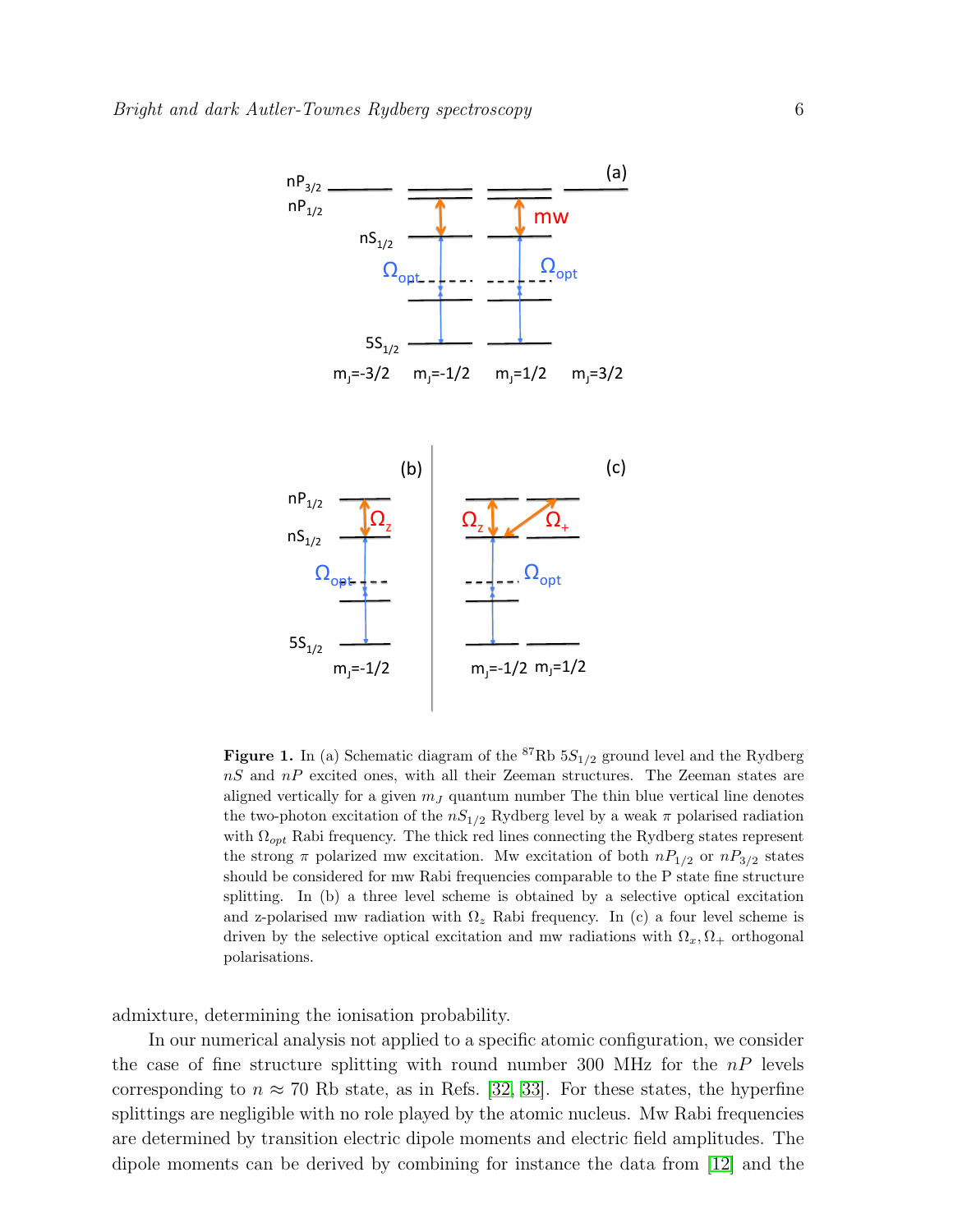definitions of [\[33\]](#page-15-15). The theory presented in the following relies on the ratio between Rabi frequency and fine structure splitting. In the experimental investigation by Chopinaud and Pritchard [\[19\]](#page-15-1) mw Rabi frequencies with values up to 300 MHz were applied to caesium Rydberg states, and this range is explored in our analysis.

### 4. Multilevel system driving

To deal with several MW couplings within the structure shown in Fig.  $1(a)$ , the entire level system should be considered. Our Rydberg atomic basis is given by  $L, J, m<sub>J</sub>$ quantum numbers.  $|L_J, m_J; N\rangle$  dressed atomic states, denoted by the L symbol, the  $J, m<sub>J</sub>$  values and the N mw photon number are

$$
|S_{1/2}, 1/2; N+1\rangle, |S_{1/2}, -1/2; N+1\rangle, |P_{1/2}, 1/2; N\rangle, |P_{1/2}, -1/2; N\rangle,
$$
\n(3)

for the  $nS_{1/2} \rightarrow nP_{1/2}$  transition, and

$$
|S_{1/2}, 1/2; N+1\rangle, |S_{1/2}, -1/2; N+1\rangle,|P_{3/2}, 3/2; N\rangle, |P_{3/2}, 1/2; N\rangle, |P_{3/2}, -1/2; N\rangle, |P_{3/2}, -3/2; N\rangle.
$$
 (4)

for the  $nS_{1/2} \rightarrow nP_{3/2}$  transition.

The mw-atom coupling is determined by the electric dipole moment between the initial and final states and by the applied electric field amplitude. According to [\[33\]](#page-15-15), the dipole moment proportional to  $\langle n; L || eR || n'; L' \rangle$  reduced dipole moment is given by:

$$
\langle n; L_J, m_J | er_q | n'; L'_{J'}, m'_{J'} \rangle = (-1)^{J - m_J + S + L + J' + 1}
$$
  

$$
\begin{pmatrix} J & 1 & J' \\ -m_J & q & m'_{J'} \end{pmatrix} \begin{pmatrix} J & 1 & J' \\ L' & S & L \end{pmatrix} \sqrt{(2J + 1)(2J' + 1)} \langle n; L || eR || n'; L' \rangle (5)
$$

where  $er_q$  is the q-th spherical component of the electron dipole vector, L the angular momentum, S the atomic spin, and the brackets and curly brackets are the Wigner 3-j and 6-j symbols, respectively. An important feature is associated with the levels shown in Figure 1(a).  $|n; S_{1/2}, m_J = \pm 1/2 \rangle \rightarrow |n; P_{3/2}, m_J = \pm 3/2 \rangle$  transitions are closed, with unitary oscillatory strength. Therefore, within a spectroscopic approach, the dipole moments are scaled to their extreme values, that is, a renormalisation is applied to the above reduced dipole moment, as presented in the equations in [Appendix](#page-13-0) [A.](#page-13-0)

Our AT analysis deals with the case of a mw electric field having components  $(E_x \cos(\omega_{mw}t), 0, E_z \cos(\omega_{mw}t))$  corresponding to standard experimental configurations. We treat also the case of two  $E_{\pm}$  electric fields,  $\sigma^{+}$  and  $\sigma^{-}$  polarised, rotating and counter-rotating in the  $(x, y)$  plane. This configuration, which has no standard for experimental investigations so far, produces interesting MS transformation features. For an x polarised mw field, the  $\sigma^{\pm}$  rotating/counterrotating electric field components are given by  $E_+ = E_- = E_x/2$ . Elliptical field in the  $(x, y)$  plane produces different values for these components.

While the standard Rabi frequency definition includes the transition dipole, in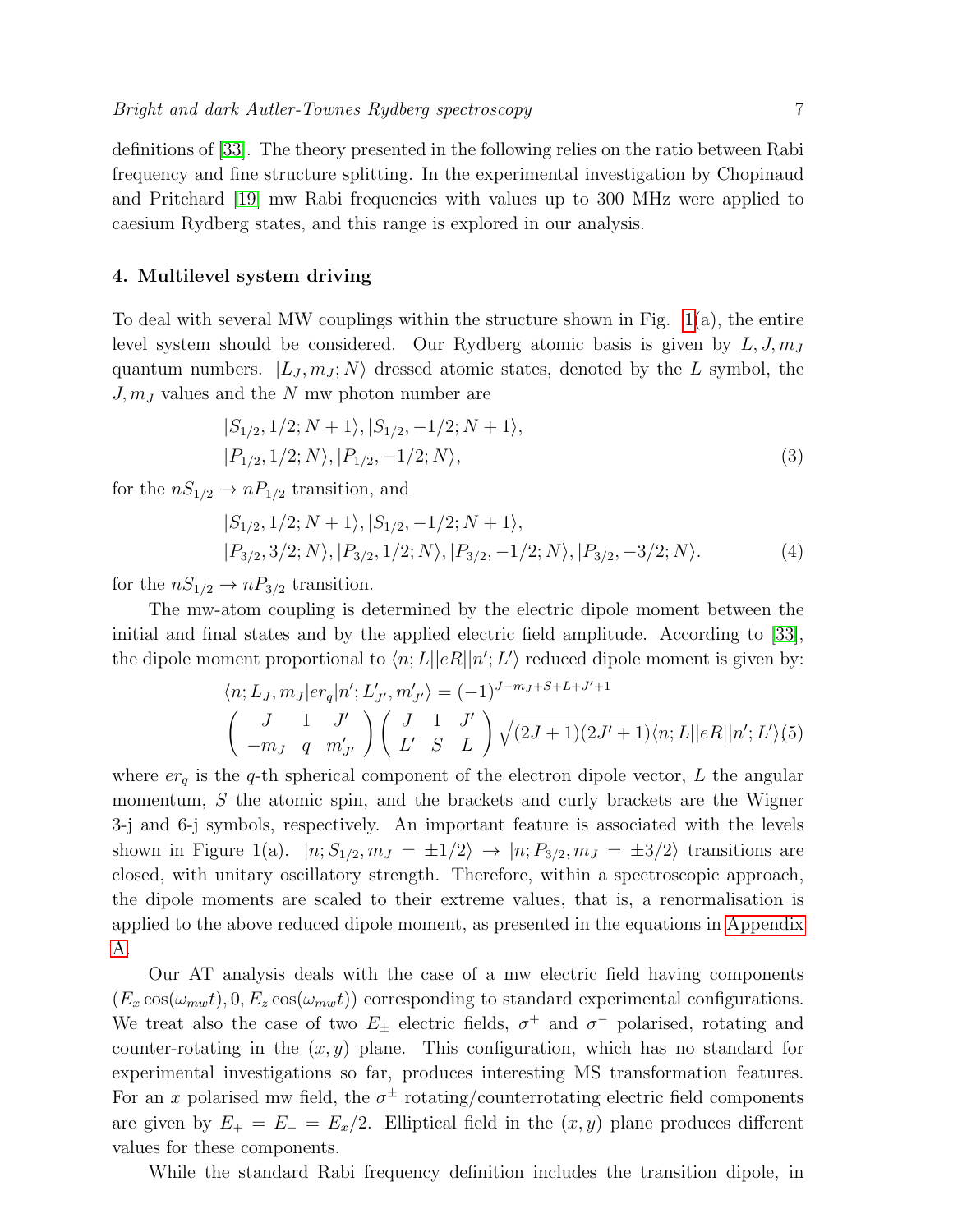order to deal with the multiple transitions driven by the polarised mw electric field, we introduce the following non-standard definition of the Rabi frequencies:

$$
\Omega_i = \langle n, 0 | |eR| |n', 1 \rangle_{eff} E_i,\tag{6}
$$

where  $i = (x, z, +, -)$ , and the effective dipole moment introduced in Eqs. [A.1.](#page-13-1) The numerical coefficient associated with each dipole transition reported in these equations is not included in the Rabi frequencies. Instead, it will appear within the Hamiltonian definition. This approach is more convenient for comparison with the experiments, where the control is on the amplitude of the electric field components. A similar approach was applied in ref. [\[34\]](#page-15-16). Owing to the above Rabi frequency definition, the rotating wave approximation should be applied to the  $(x, z)$  components, but is already included in the  $(+, -)$  components.

Two separate AT treatments are required when the mw Rabi frequencies are smaller than the upper state fine structure splitting (weak driving regime) and when these frequencies are comparable to that splitting (strong driving regime). The AT spectra in the following were calculated by assuming  $\pi$  optical excitation for the equally populated S ground states.

# 4.1.  $nS_{1/2}$ - $nP_{1/2}$  driving

For this case and the different mw polarisations, the  $4 \times 4$  dressed-atom Hamiltonian is cast in the following form of Eq. [1:](#page-3-0)

$$
\omega_S = 0, \qquad \omega_{P_{1/2}} = -\delta_{mw}^{1/2}, \tag{7}
$$

<span id="page-7-2"></span>
$$
V_{x,z}^{P12} = \frac{1}{2} \begin{pmatrix} \frac{1}{\sqrt{3}} \Omega_z & \sqrt{\frac{2}{3}} \Omega_x \\ \sqrt{\frac{2}{3}} \Omega_x & -\frac{1}{\sqrt{3}} \Omega_z \end{pmatrix}, \qquad V_{+,-z}^{P12} = \begin{pmatrix} \frac{1}{2\sqrt{3}} \Omega_z & \sqrt{\frac{2}{3}} \Omega_- \\ \sqrt{\frac{2}{3}} \Omega_+ & -\frac{1}{2\sqrt{3}} \Omega_z \end{pmatrix}. \tag{8}
$$

with  $\delta_{mw}^{1/2}$  the mw detuning for  $S \to P_{1/2}$  driven Rydberg transitions.

For the majority of Rabi frequency values, four separate eigenstates exist. From the dressed eigenstates, we derive that all four are bright for the probe. optical transition. For the  $(+, -, z)$  basis at  $\delta_{mw}^{1/2} = 0$  the four dressed eigenvalues are given by

<span id="page-7-0"></span>
$$
\lambda = \pm \frac{1}{\sqrt{3}} \left[ \Omega_z^2 / 4 + 2\Omega_+^2 + 2\Omega_-^2 \pm \sqrt{2} \left( \Omega_+ - \Omega_- \right) \sqrt{SR} \right]^{1/2},\tag{9}
$$

with

$$
SR = 2\left(\Omega_+ + \Omega_-\right)^2 + \Omega_z^2. \tag{10}
$$

However, the four eigenvalues may collapse into two degenerate ones, and the AT spectrum reduces to the standard spectrum for two degenerate three-level systems. This applies to the  $\Omega_x, \Omega_z$  configuration with double-degenerate values given by

<span id="page-7-1"></span>
$$
\lambda_{\pm} = \frac{-\delta_{mw}^{1/2} \pm \sqrt{(\delta_{mw}^{1/2})^2 + \frac{1}{3}(\Omega_x^2 + 2\Omega_z^2)}}{2}.
$$
\n(11)

An equivalent AT eigenvalue equation is reported in [\[19\]](#page-15-1) , except for the Clebsh-Gordan coefficients. From Eq. [9,](#page-7-0) we derive that degeneracy also occurs on the  $\Omega_+ = \Omega_-$  bisector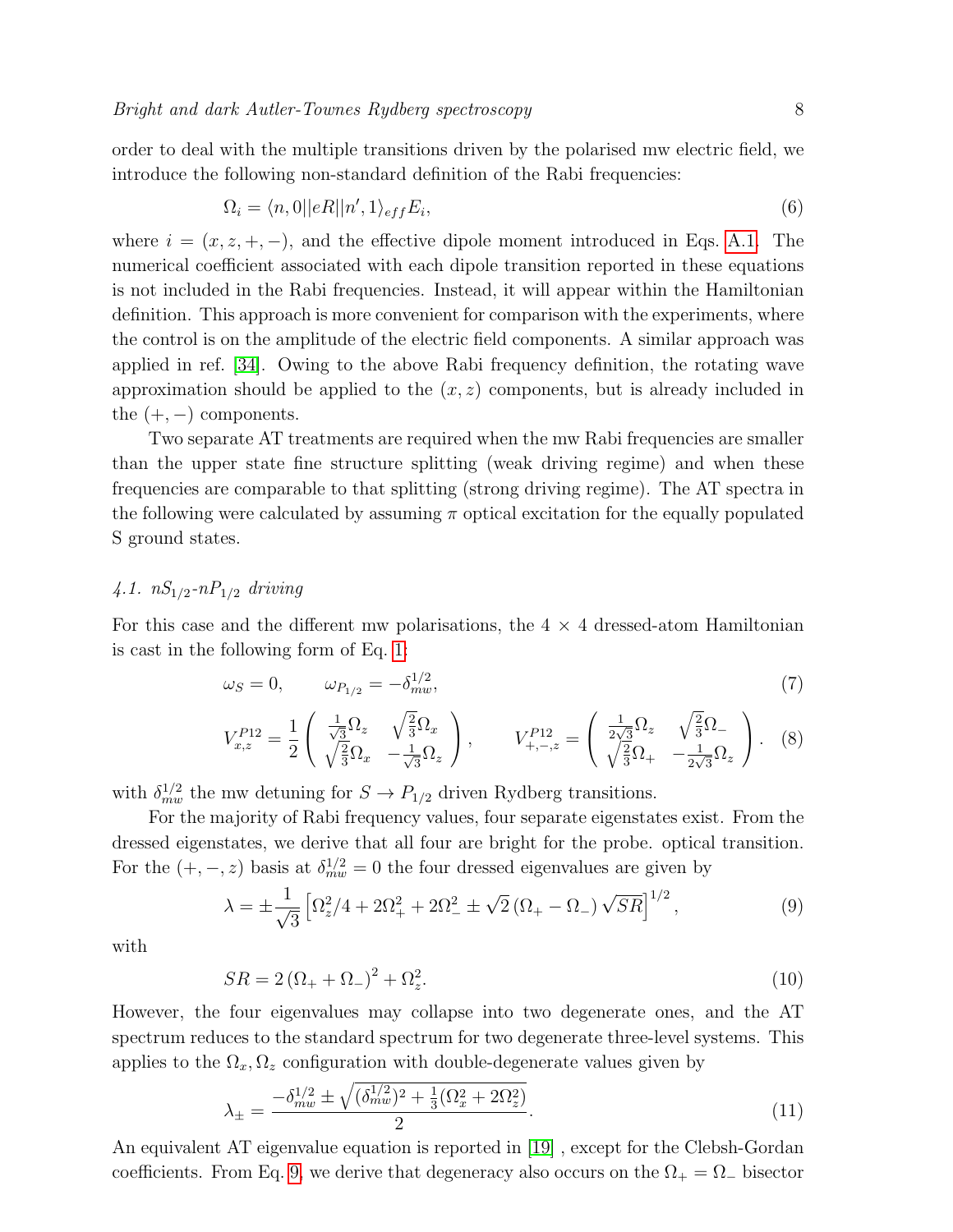

<span id="page-8-0"></span>**Figure 2.** Synthetic spectra with positions and intensities of the  $nS_{1/2} \rightarrow nP_{1/2}$ AT resonance peaks detected in the optical probe absorption (on the left column) and in the ion signal (on the right column). Both absorption and ion signals are in and in the form signal (on the right column). Both absorption and for signals are in relative values. In a) four AT peaks appear for  $(\Omega_z = 2\sqrt{3}, \Omega_+ = \sqrt{3/2}, \Omega_- = \Omega_+/2)$ . The four peaks collapse in two ones, in b) for  $(\Omega_z = 2\sqrt{3}, \Omega_{\pm} = \sqrt{6})$ , and in c) for The four peaks conapse in two ones, in b) for  $(x_z = 2\sqrt{3}, x_{\pm} = \sqrt{0})$ , and in c) for  $(\Omega_z = 2\sqrt{3}, \Omega_{\pm} = 0)$ . Resonance positions derived by the dressed eigenvalues, and strengths from the eigenstates as in the text.

for all  $\Omega_x$  values. For the  $\Omega_+$  and  $\Omega_-$  axes in the  $\Omega_z = 0$  plane, only two bright states appear combined with a dark state and a spectator one. For  $\delta_{mw}^{1/2} = 0$  Eq. [11](#page-7-1) shows a dependence of the AT shifts on the  $(x, z)$  components described by a proportionality to the mw field modulus, the components being weighted by the Clebsh-Gordan coefficients. For  $(+, -, z)$  basis Eq. [9](#page-7-0) shows a more complex dependence of the AT shifts on mw driving strength.

Fig. 2 shows a schematic view of the frequency positions and intensities of the AT resonances. The left column plots show the optical absorption for different values of the Rabi frequencies as derived from the admixture of the dressed states by assuming equal initial populations in the 5S ground Zeeman levels. The right column plots the ionisation signal determined by both the  $nS$  admixture and the occupation of the  $nP$ ionised Rydberg state. The AT spectra for absorption and ion detection are similar. The relative peak heights depend on the  $nS$  and  $nP$  components of the dressed eigenvectors. The spectral features depend only on the ratio of the Rabi frequencies. For a given ratio, the AT resonance positions scale with Rabi amplitudes. Plots (a) of the figure show a four-bright-state configuration. For the driving parameters of (b) and similar Rabi frequency ratios, the four eigenvalues collapse into two degenerate bright ones. The AT spectrum is equivalent to that of a two-degenerate three-level system with two bright states. Such a spectrum also appears for the  $(\Omega_x, \Omega_z)$  configuration corresponding to equal  $\Omega_+$  and  $\Omega_-$  components Also in c) plots for  $\Omega_z$  only different from zero, two coincident bright states appear.

The spectra derived by the dressed atom do not contain the relaxation processes and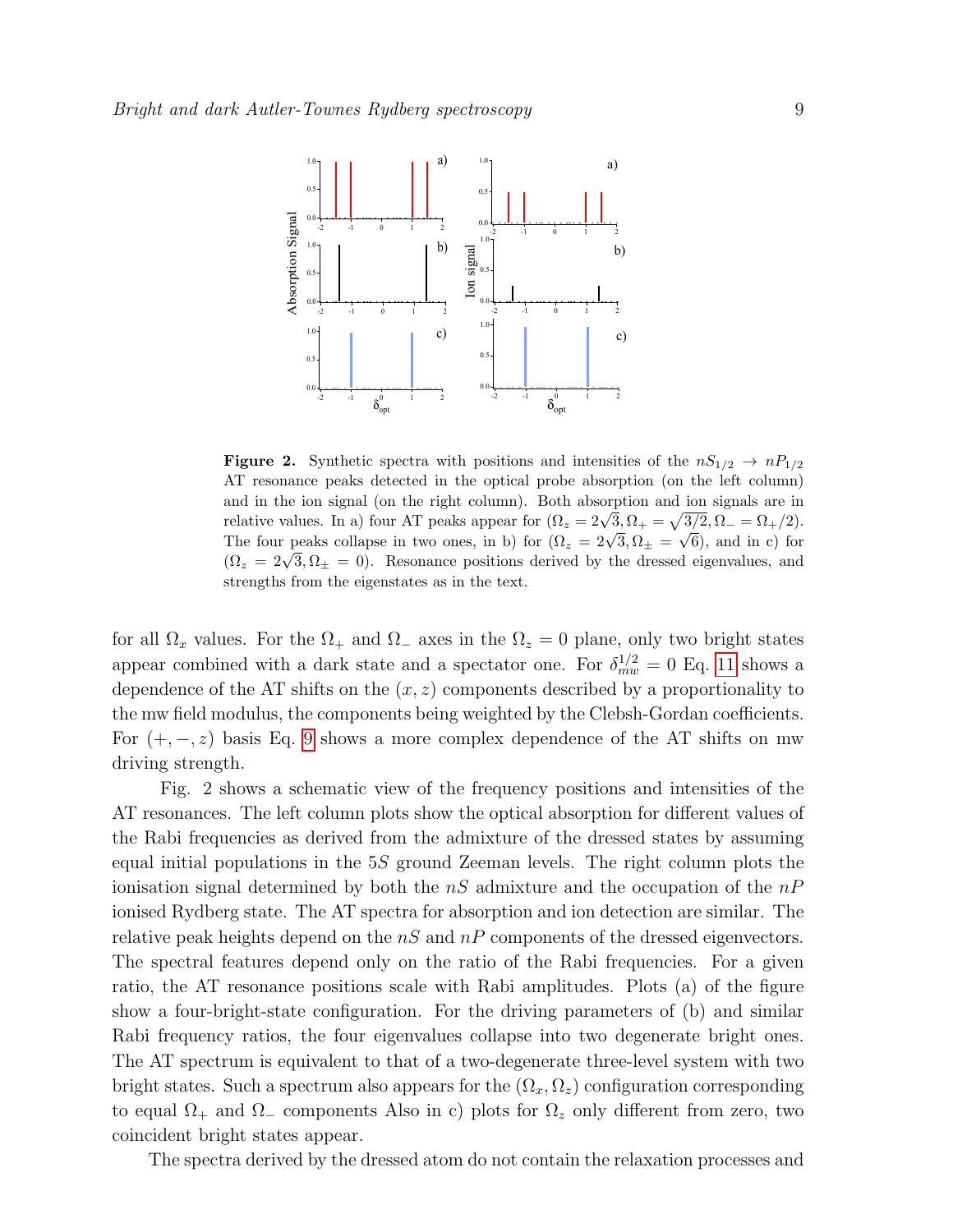therefore have a zero linewidth. For optical frequency scanning, as in the experimental spectra similar to those in Fig. [2,](#page-8-0) the linewidths are in the 5 MHz range, being determined from the first step of the two-photon  $5S \rightarrow nS$  transition.

# 4.2.  $nS_{1/2}$ - $nP_{3/2}$  driving

In this case the  $6 \times 6$  Hamiltonian is cast in the follwing form of Eq. [1:](#page-3-0)

<span id="page-9-1"></span>
$$
\omega_{S} = 0,
$$
\n
$$
\omega_{P_{3/2}} = -\delta_{mw}^{3/2}.
$$
\n
$$
V_{x,z}^{P_{32}} = \frac{1}{2} \begin{pmatrix} \Omega_x & -\sqrt{\frac{2}{3}}\Omega_z & -\frac{1}{\sqrt{3}}\Omega_x & 0\\ 0 & \frac{1}{\sqrt{3}}\Omega_x & -\sqrt{\frac{2}{3}}\Omega_z & -\Omega_x \end{pmatrix},
$$
\n
$$
V_{+,-,z}^{P_{32}} = \begin{pmatrix} \Omega_+ & -\frac{1}{\sqrt{6}}\Omega_z & -\frac{1}{\sqrt{3}}\Omega_- & 0\\ 0 & \frac{1}{\sqrt{3}}\Omega_+ & -\frac{1}{\sqrt{6}}\Omega_z & -\Omega_- \end{pmatrix}.
$$
\n(13)

The AT response for this case is similar to that in the previous case, except for the presence of two spectator states associated with all Rabi frequency values. Therefore, the spectrum contains a maximum of four separate bright AT peaks, as in b) and c) plots on the left column of Fig. [3.](#page-10-0) The four eigenstates may collapse in the two degenerate ones as shown in the remaining plots of that figure. The left column spectra appear in the  $(+, -, z)$  mw field configurations with increasing  $\Omega_{-}$  values. The ones on the right are associated to the  $(x, z)$  mw configuration. As for the previous  $P_{1/2}$  case positions and intensities of AT peaks are derived from the dressed-atom approach. The previous discussion of spectral linewidths also applies to the present case. The ion signal spectra, not reported in the figure, were similar except for the relative intensity of the peaks.

### 4.3. Strong driving

At large intensities of mw radiation, simultaneous excitation of both  $nP_{1/2,3/2}$  fine structure levels occurs. Therefore, the mw transformation should be applied to the following Hamiltonian more generally than the previous one:

<span id="page-9-0"></span>
$$
H = \begin{pmatrix} \omega_g I_g & V_{e1} & V_{e2} \\ V_{e1}^{\dagger} & \omega_{e1} I_{e1} & 0 \\ V_{e2}^{\dagger} & 0 & \omega_{e2} I_{e2} \end{pmatrix} . \tag{14}
$$

owing to the presence of two nondegenerate excited states linked by a single electromagnetic field to the ground state. Here,  $|e_1\rangle$  and  $|e_2\rangle$  represent  $P_{1/2}$  and  $P_{3/2}$ excited states. For degenerate excited states, we recovered the Hamiltonian scheme in Eq. [1.](#page-3-0)

In the LS basis, the atomic variables are the electron spin and orbital momentum in both the S and P states, that is,  $\vec{s}^S$  and  $\vec{s}^P$  for the spin, and  $\vec{L}^P$  for the orbital momentum. At the P levels, the fine splitting is produced by the following Hamiltonian:

$$
H_{fs} = A_{fs}\vec{s}^P \cdot \vec{L}^P,\tag{15}
$$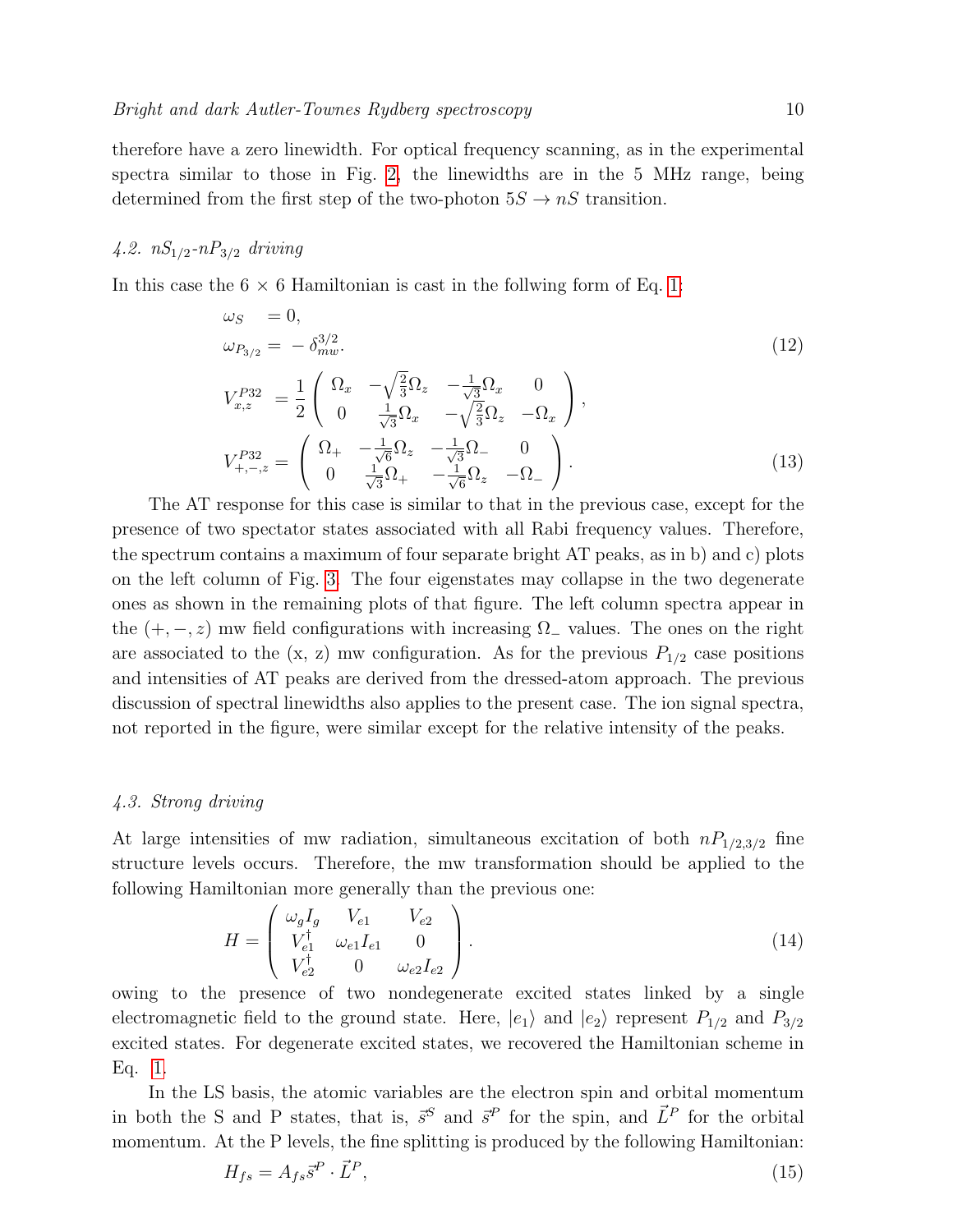

<span id="page-10-0"></span>**Figure 3.** Synthetic spectra with positions and intensities of the  $nS_{1/2} \rightarrow nP_{3/2}$  AT bright peaks detected in the optical probe absorption, measured in relative values. Rabi frequencies  $(\Omega_+, \Omega_-, \Omega_z)$  in a)  $(1, 0, \sqrt{3/2}),$  in b)  $(1, 0.5, \sqrt{3/2}),$  and in c)  $(1, 1, \sqrt{3/2}),$ Rabi frequencies  $(\Omega_x, \Omega_z)$   $(2, \sqrt{6})$ , and  $(0, \sqrt{6})$  in d) and e), respectively. Four AT peaks appear in the b)-c) plots, and only two in the remaining ones. Resonance positions determined by the dressed eigenvalues, and strengths from the eigenstates as in the text.

with  $A_{fs}$  the fine structure constant. The fine structure coupling is diagonalised on the  $|J, m_J\rangle$  basis. On this basis, the diagonal components of the 8  $\times$  8 dressed atom Hamiltonian cast in the following form of Eq. [14:](#page-9-0)

$$
\omega_{S1/2} = \begin{pmatrix} 0 & 0 \\ 0 & 0 \end{pmatrix}, \n\omega_{P1/2} = \begin{pmatrix} -2A_{fs} - \delta_{mw} & 0 \\ 0 & -2A_{fs} - \delta_{mw} \end{pmatrix}, \n\omega_{P3/2} = \begin{pmatrix} A_{fs} - \delta_{mw} & 0 & 0 & 0 \\ 0 & A_{fs} - \delta_{mw} & 0 & 0 \\ 0 & 0 & A_{fs} - \delta_{mw} & 0 \\ 0 & 0 & 0 & A_{fs} - \delta_{mw} \end{pmatrix}.
$$
\n(16)

where  $\delta_{mw}$  represents a generic detuning for the mw-driven Rydberg transitions defined with reference to the centre of gravity of the P multiplet, that is, imposing  $A_{fs} = 0$ . The Hamiltonian-outHamiltonian out diagonal blocks are derived from the previous cases with

$$
V_{e1} = V^{P12}; \t V_{e2} = V^{P32}, \t (17)
$$

including their mw polarisation dependences as in Eqs. [8](#page-7-2) and [13.](#page-9-1)

At low values of Rabi frequencies, which are smaller than the  $A_{fs}$  splitting, the present case reduces to those examined previously. Instead, a large difference appears at large Rabi frequency values in the strong regime with hybridisation of the fine structure states introduced by the mw electric field, as mentioned in [\[10\]](#page-14-9). The eigenstates of the atomic structure do not coincide with those of the additional laser-atom interaction Hamiltonian, which cannot be treated as a perturbation. Rabi frequencies applied in a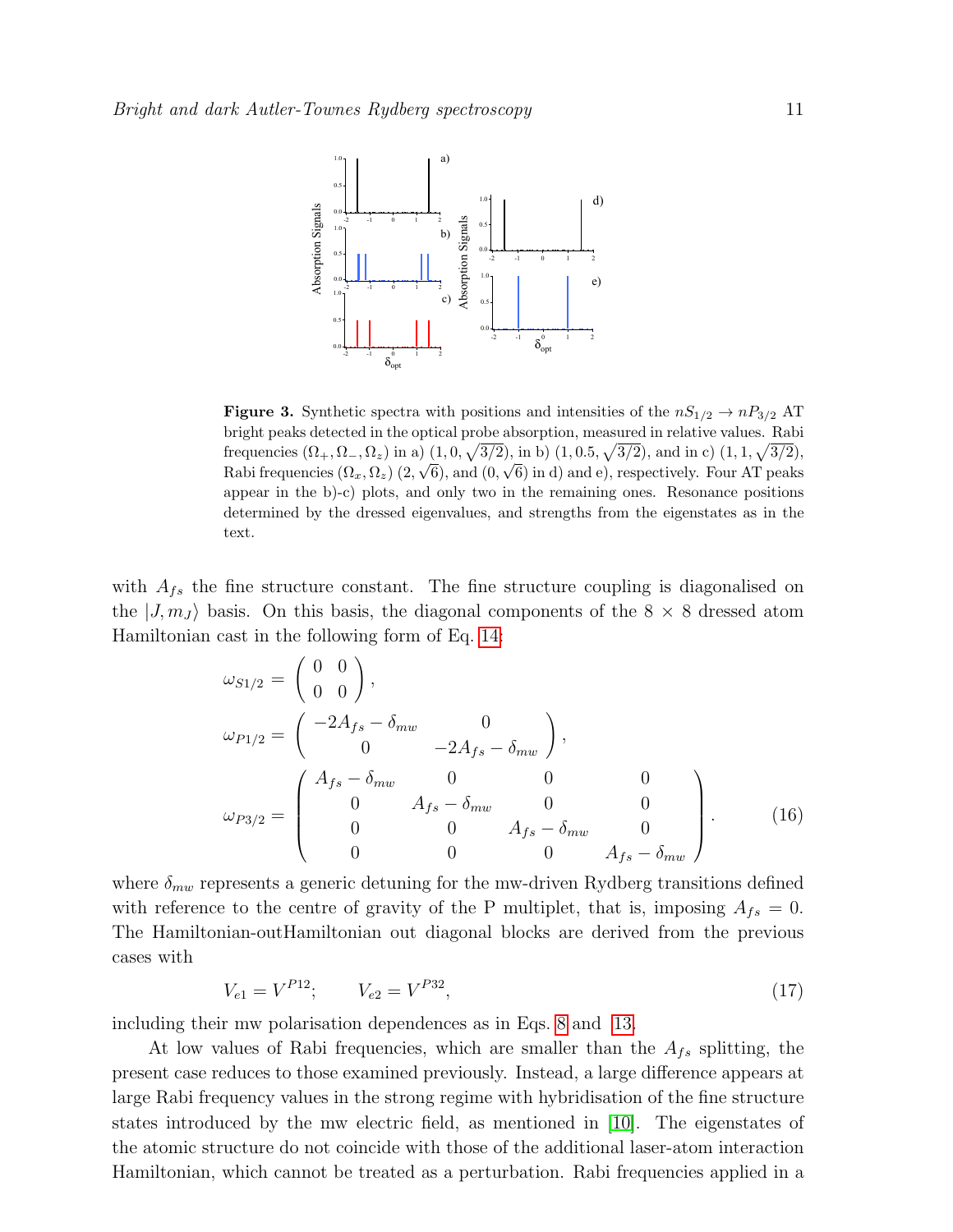

<span id="page-11-0"></span>Figure 4. In (a) positions and intensities of the AT resonance peaks detected on the optical probe absorption for a  $\pi$  polarised mw driving resonant with the  $nS \to nP_{3/2}$ transition for a fine-structure splitting of 300 MHz and  $\Omega_z = 100\sqrt{3}$  MHz. The AT peaks, denoted as  $3/2+$ ,  $3/2$ - and  $1/2$ , shifted from  $\delta_{opt} \approx 100$  MHz and  $\delta_{opt} \approx -200$ MHz positions of resonances occurring at very small  $\Omega_z$  values. In the remaining plots, the  $\delta_{opt}$  position frequencies of the three AT peaks are plotted against the applied  $\pi$  driving  $\Omega_z$  value. (b) mw field resonant with the  $nS \to nP_{3/2}$  transition, and c) resonant with  $nS \to nP_{1/2}$  transition.

few Rydberg experiments are large enough to produce such an mw hybridisation. The hybridisation between hyperfine coupling and AT splitting was examined in Ref. [\[35\]](#page-15-17) is equivalent to that in the present study.

The bright/dark states of the full Hamiltonian remain those of the previous cases with a maximum of six independent bright eigenvalues, reached for $(\Omega_-, \Omega_+, \Omega_z)$  driving with  $\Omega_{-} \neq \Omega_{+}$  A minimum of two spectator states are present in all mw configurations. A new feature of a non-linear dependence of the AT splitting on the mw field amplitude appears for all mw polarisations. Plot a) in Fig. [4](#page-11-0) shows the AT main features for a  $\pi$ -polarised mw field at  $\delta_{mw}$  resonant with the  $nS \to nP_{3/2}$  transition upshifted by fine structure splitting. That AT synthetic spectrum presents the position and intensities of three doubly-degenerate AT peaks produced by strong mw driving. The two upper frequency peaks are upshifted and downshifted with respect to the  $\delta_{opt} = 100$  MHz optical absorption resonance associated with the mw not-driven case. These peaks correspond to those presented in the previous subsection for mw driving only the  $nS \rightarrow nP_{3/2}$  transition. The main difference is that, in the present case, the two peaks are asymmetric in both positions, eighteen percent, and intensity, nine percent. An important new feature in the a) synthetic spectrum is the presence of a weak AT third peak produced by the off-resonance mw excitation of the  $nP_{1/2}$  state. This low-frequency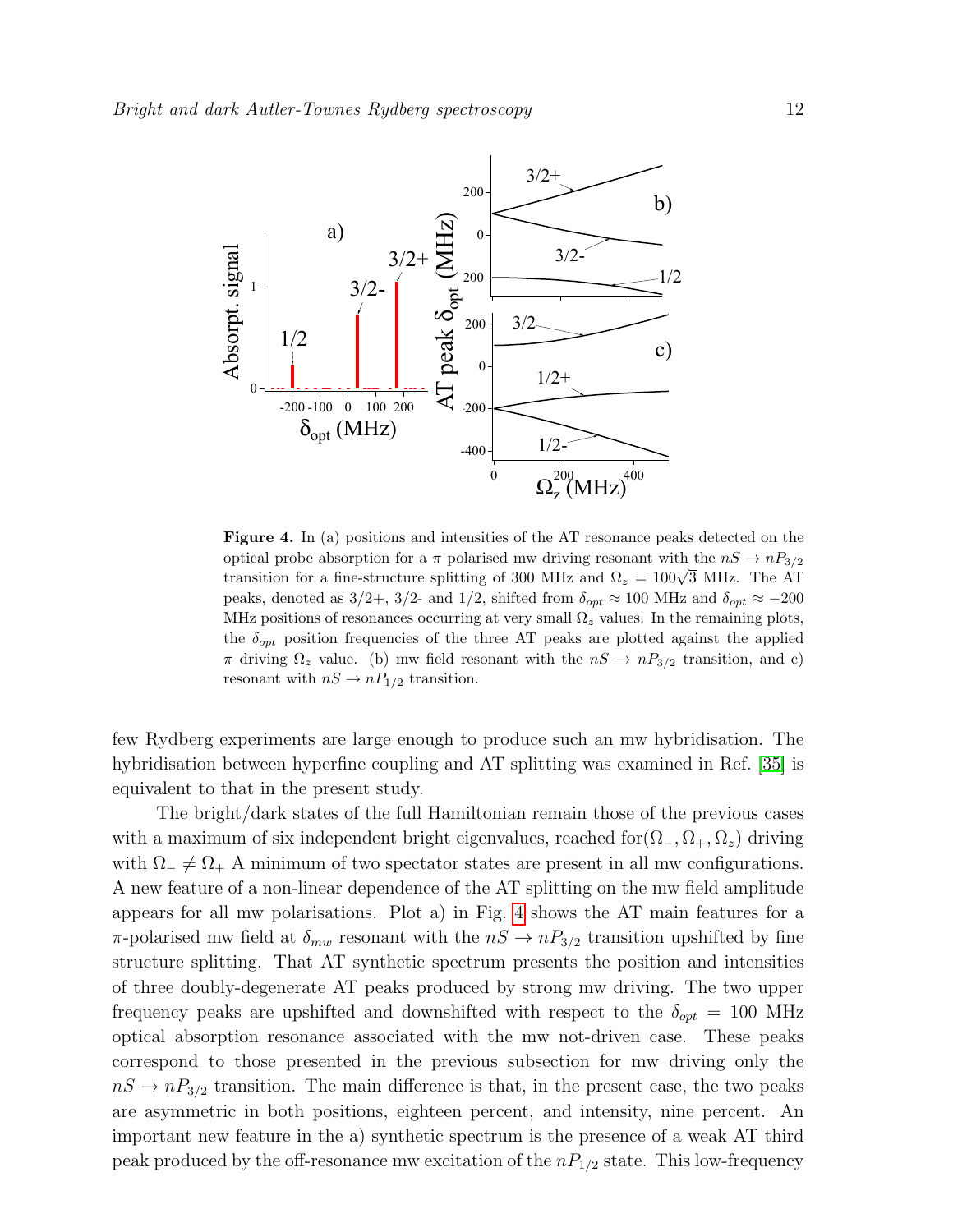AT peak corresponded to the  $nS \to nP_{1/2}$  transition occurring at  $\delta_{opt} = -200$  MHz for the mw not-driven case. The difference from this value is produced by the ac Stark shift of the applied mw radiation. Similar multipeak atomic responses were obtained for all the mw polarisations. In Ref. [\[31\]](#page-15-13), where a generalised MS transformation is applied to Hamiltonians equivalent to Eq. [14,](#page-9-0) the triplets of states represent the extension of the bright/dark pair states of the standard MS transformation. These triplets were equivalent to the triple AT peaks shown in Fig. [4.](#page-11-0)

The plots b) and c) of the figure show the dependence on  $\Omega_z$  mw field magnitude for the frequencies of the three bright AT absorption peaks, in b) for an  $nS_{1/2} \rightarrow nP_{3/2}$ resonant mw field, and in c) for an  $nS_{1/2} \rightarrow nP_{1/2}$  resonant mw field. At  $\Omega_z = 0$ , the absorption peaks are shifted from the  $\delta_{opt} = 0$  fine structure centre of gravity by 100 MHz for the first case and by -200 MHz for the second case. The most important feature of these plots is the nonlinear dependence of the AT shifts on the mw RAbi frequency, i.e., the electric field amplitude. For the Rydberg experiments aiming to an absolute calibration of the mw electric field amplitude it is important to notice that even at Rabi frequencies less than 5 MHz, those two peaks preserving a quasi linear dependence on the Rabi frequency are not symmetric. They had a slope difference around ten percent for  $nS_{1/2} \rightarrow nP_{3/2}$  driving.. Similar results for nonlinearity and asymmetry appear in the c) plot of  $nS_{1/2} \rightarrow nP_{1/2}$  driving, with resonance asymmetry reduced by a factor of two.

# 4.4.  $nP_{3/2}$ ,  $nP_{1/2}$  -  $nS_{1/2}$  driving

While the previous analysis is concentrated on  $nS \to nP$  mw driving, we consider here the reverse-level scheme with optical excitation to the  $nP_{3/2}$  state and microwave driving in an  $nS_{1/2}$  state. Such a scheme is difficult to implement in Rydberg experiments because in two-photon excitation from the S ground state, the  $nP$  states cannot be reached directly owing to the dipole selection rules, and single photon excitation is technically difficult to implement. Instead, several investigations concentrated on the  $nD_{3/2,5/2} \rightarrow nP_{1/2,3/2}$  configuration [ [\[10,](#page-14-9) [13,](#page-14-12) [15,](#page-14-14) [17,](#page-14-16) [20\]](#page-15-2). All of these multilevel schemes deal with the mw driving applied between an initial state whose Zeeman multiplicity is larger than the final one. However, from the perspective of MS transformation, the bright and dark/spectator states do not depend on the choice of the initial and final states. Therefore, the analyses of the previous subsections for  $nS \to nP_3/2, nP_{1/2}$ driving also applies to the reverse-driving scheme. The only differenceis that in this last scheme the spectator states become dark states.

### 5. Conclusions

We consider the AT splitting produced by a mw field driving a transition between the Rydberg atomic states, an important issue for the metrology of mw fields. Our analysis is based on the dressed atom description for the Rydberg states interacting with mw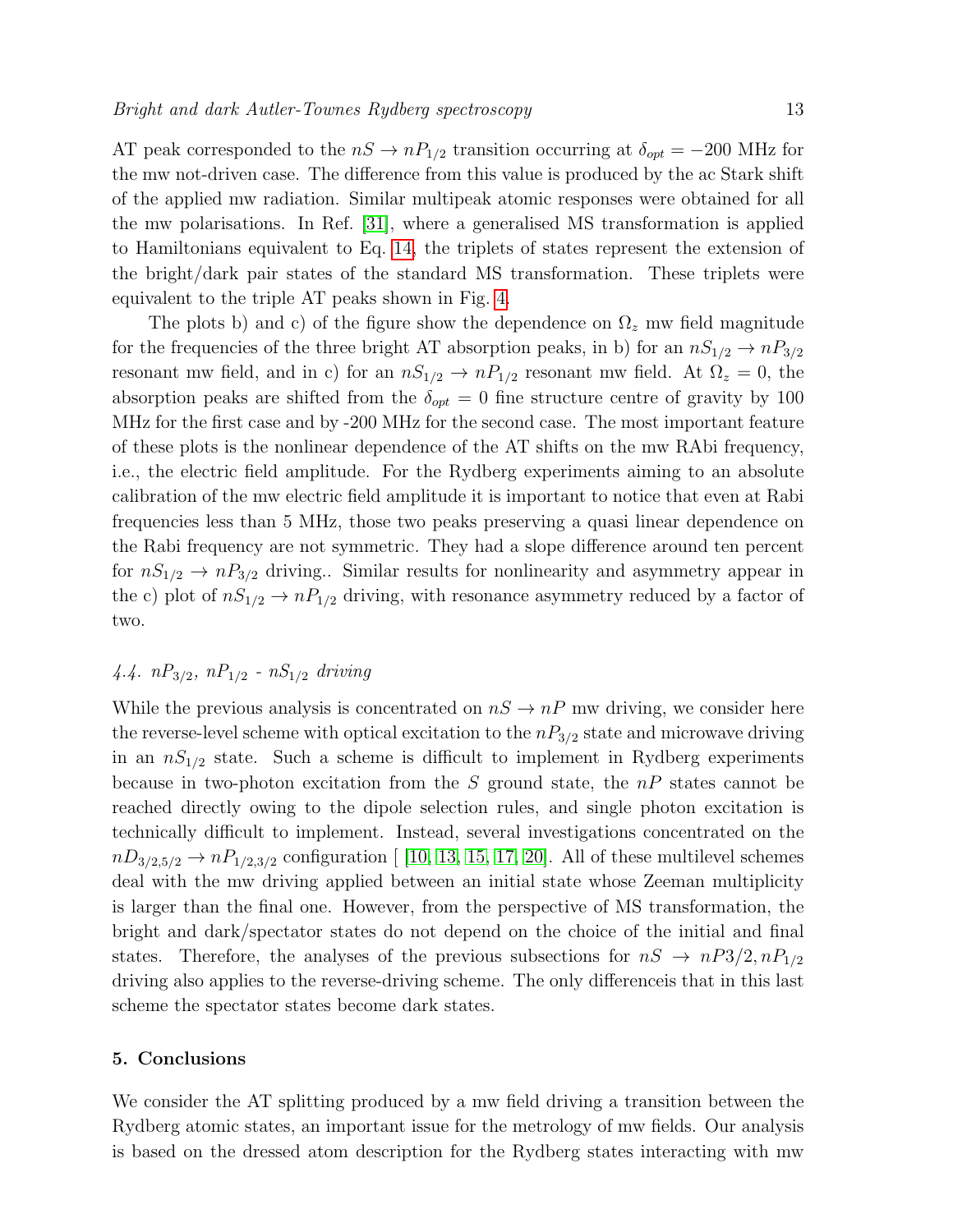radiation probed by a weak optical radiationconnecting the ground atomic state to the excited states. The MS transformation was applied to. such atomic system. The eigenvalues and eigenstates of the dressed Hamiltonian represent the bright and dark spectator states of the MS transformation. These eigenvalues/eigenvectors allowed us to derive synthetic spectra for AT Rydberg spectroscopy. This approach is also applied to a strong driving regime where a hybridisation of the structure levels is produced by mw radiation, in which the linear dependence of the AT splitting on the amplitude of mw driving is modified. This hybridisation role is an important issue for metrology precision. Our investigation of the AT atomic response as a function of the mw field polarisation highlights the importance of its precise control. In addition, the AT spectra may be used to probe the different mw polarisation geometries.

Our approach did not include relaxation processes introducing a linewidth to our synthetic spectra. For such a complete analysis, MS transformation should be applied to the density matrix equations of the driven atomic system. Our synthetic spectra were obtained for a sweep of the optical field exciting the ground atoms to a Rydberg state. For this configuration, the linewidth of each bright resonance is approximately 5 MHz in the absence of saturation broadening. Owing to the long relaxation times of the Rydberg states, narrower linewdiths are obtained by scanning mw field at a fixed optical excitation frequency. This approach is not practical in the metrology of an unknown mw radiation, such as blackbody radiation. Instead, it represents a powerful approach to explore the complexity of AT spectra as a function of MW polarisation.

Ref. [\[21\]](#page-15-3) recently introduced an advanced spectroscopic tool based on doubledressing of the Rydberg state with a secondary mw field and an additional Rydberg state. The application of MS transformation to such a more complex atomic configuration could identify the mw schemes that are most interesting for such investigations.

### 6. Acknowledgments

This work was dedicated by one of us (EA) to the memory of Bruce Shore, whose passion for breaking a complex quantum mechanics problem into small information bits has been a constant inspiration. EA thanks Oliver Morsch for pointing out the interesting issue of AT splitting in the Rydberg states. The authors thank Teodora Kirova for verifying the dipole-moment matrix elements.

#### <span id="page-13-0"></span>Appendix A. Dipole moment matrix elements

The dipole moment matrix elements of the tensorial components  $r_0, r_{\pm}$  are expressed as a function of the effective reduced Rabi frequencies:

<span id="page-13-1"></span>
$$
\langle n, 0, \frac{1}{2} \pm \frac{1}{2} |er_0|n', 1, \frac{1}{2}, \pm \frac{1}{2} \rangle = \pm \frac{1}{3} \langle 0||eR||1 \rangle_{eff}
$$
  

$$
\langle n, 0, \frac{1}{2} \mp \frac{1}{2} |er_{\pm 1}|n', 1, \frac{1}{2} \pm \frac{1}{2} \rangle = \frac{\sqrt{2}}{3} \langle 0||eR||1 \rangle_{eff}
$$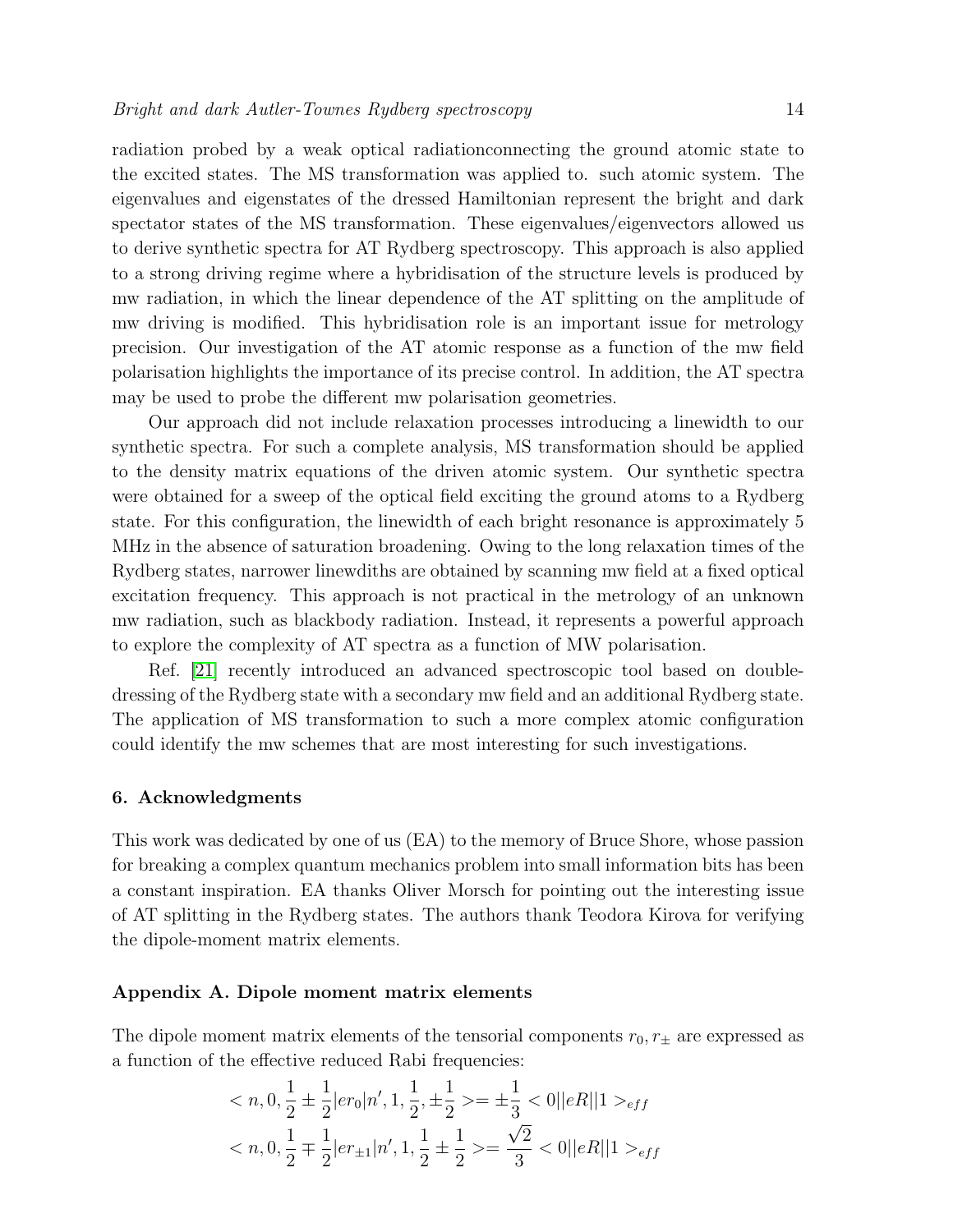Bright and dark Autler-Townes Rydberg spectroscopy 15

$$
\langle n, 0, \frac{1}{2}, \pm \frac{1}{2} | er_0 | n', 1, \frac{3}{2} \pm \frac{1}{2} \rangle = \frac{\sqrt{2}}{3} \langle 0 | | eR| | 1 \rangle_{eff}
$$
  

$$
\langle n, 0, \frac{1}{2} \pm \frac{1}{2} | er_{\mp 1} | n', 1 \frac{3}{2} \mp \frac{1}{2} \rangle = \frac{1}{3} \langle 0 | | eR| | 1 \rangle_{eff}
$$
  

$$
\langle n, 0, \frac{1}{2}, \pm \frac{1}{2} | er_{\mp 1} | n', 1, \frac{3}{2}, \pm \frac{3}{2} \rangle = \frac{1}{\sqrt{3}} \langle 0 | | eR| | 1 \rangle_{eff}.
$$
 (A.1)

The above result coincides with the branching ratio value reported in page 4 of [\[12\]](#page-14-11) for the same optical transition.

- <span id="page-14-0"></span>[1] B. W. Shore, "Inaccessible Populations in Multistep Ionization; TAMP Memo 1976", Lawrence Livermore National Laboratory: Livermore, (CA) (1976).
- <span id="page-14-1"></span>[2] B. Shore, M. Johnson, K.C. Kulander, and J. Davis. "The Livermore experience: Contributions of J. H. Eberly to laser excitation theory. Opt Express. 8 28-43. (2001) doi: 10.1364/oe.8.000028. PMID: 19417783.
- <span id="page-14-2"></span>[3] G. Alzetta, A. Gozzini, L. Moi, and G. Orriols, "An experimental Method for the Observation of R.F. Transitions and Laser beam Resonances in Oriented Na Vapour",Nuovo Cimento B 36, 5 (1976).
- <span id="page-14-3"></span>[4] E.Arimondo and G.Orriols, "Non-Absorbing Atomic Coherences by Two-Photon Transitions in a Three-Level Optical Pumping", Lett. Nuovo Cimento 17, 333 (1976).
- <span id="page-14-4"></span>[5] R. M. Whitley, and C. R. Stroud, Jr., "Double optical resonance", Phys. Rev. A 14, 1498 (1976).
- <span id="page-14-5"></span>[6] H. R. Gray, R. M. Whitley, and C. R. Stroud, Jr., "Coherent trapping of atomic populations", Opt. Lett. 3, 218-20 (1978).
- <span id="page-14-6"></span>[7] J. R. Morris, and B.W. Shore, "Reduction of degenerate two-level excitation to independent twostate systems", Phys. Rev. A 27 906-912 (1983).
- <span id="page-14-7"></span>[8] B. W. Shore, "Two-state behavior in N-state quantum systems: The Morris-Shore transformation reviewed", J. Mod. Opt. 61, 787-815 (2014).
- <span id="page-14-8"></span>[9] M.J. Piotrowicz, C. MacCormick, A. Kowalczyk, S. Bergamini, I.I. Beterov, and E. A. Yakshina, "Measurement of the electric dipole moments for transitions to rubidium Rydberg states via Autler-Townes splitting", NJP 13, 093012 (2011).
- <span id="page-14-9"></span>[10] J. A. Sedlacek, A. Schwettmann, H. Kübler, R. Löw, T Pfau and J. P. Shaffer, "Microwave electrometry with Rydberg atoms in a vapour cell using bright atomic resonances", Nature Phys. 8, 819-824 (2012).
- <span id="page-14-10"></span>[11] J. A. Sedlacek, A. Schwettmann, H. Ku?bler, and J. P. Shaffer, "Atom-Based Vector Microwave Electrometry Using Rubidium Rydberg Atoms in a Vapor Cell", Phys. Rev. Lett. 111, 063001 (2013).
- <span id="page-14-11"></span>[12] M. T. Simons, J. A. Gordon, and C. L. Holloway, "Simultaneous use of Cs and Rb Rydberg atoms for dipole moment assessment and RF electric field measurements via electromagnetically induced transparency", J. Appl. Phys. 120, 123103 (2016).
- <span id="page-14-12"></span>[13] C. L. Holloway, M. T. Simons, J. A. Gordon, A. Dienstfrey, D. A. Anderson, and G. Raithel, "Electric field metrology for SI traceability: Systematic measurement uncertainties in electromagnetically induced transparency in atomic vapor", J. Appl. Phys. 121, 233106 (2017).
- <span id="page-14-13"></span>[14] Z. Song, W. Zhang, Q. Wu, H. Mu, X. Liu, L. Zhang, and J. Qu, "Field Distortion and Optimization of a Vapor Cell in Rydberg Atom-Based radio-frequency electric field measurement", Sensors-Basel 18, 3205 (2018). doi:10.3390/s18103205
- <span id="page-14-14"></span>[15] M. Jing, Y. Hu, J. Ma, H. Zhang, L. Zhang, L. Xiao, and S. Jia, "Atomic superheterodyne receiver based on microwave-dressed Rydberg spectroscopy", Nature Physics 16, 911-5 (2020).
- <span id="page-14-15"></span>[16] D. H. Meyer, Z. A. Castillo, K. C. Cox, and P. D. Kunz, "Assessment of Rydberg atoms for wideband electric field sensing", J. Phys. B: At. Mol. Opt. Phys. 53, 034001 (2020).
- <span id="page-14-16"></span>[17] Y. D. Peng, J. L. Wang, C. Li, X. Lu, Y. H. Qi, A. H. Yang, and J. Y. Wang, "Enhanced microwave electrometry with intracavity anomalous dispersion in Rydberg atoms", Opt. Quant. Electronics